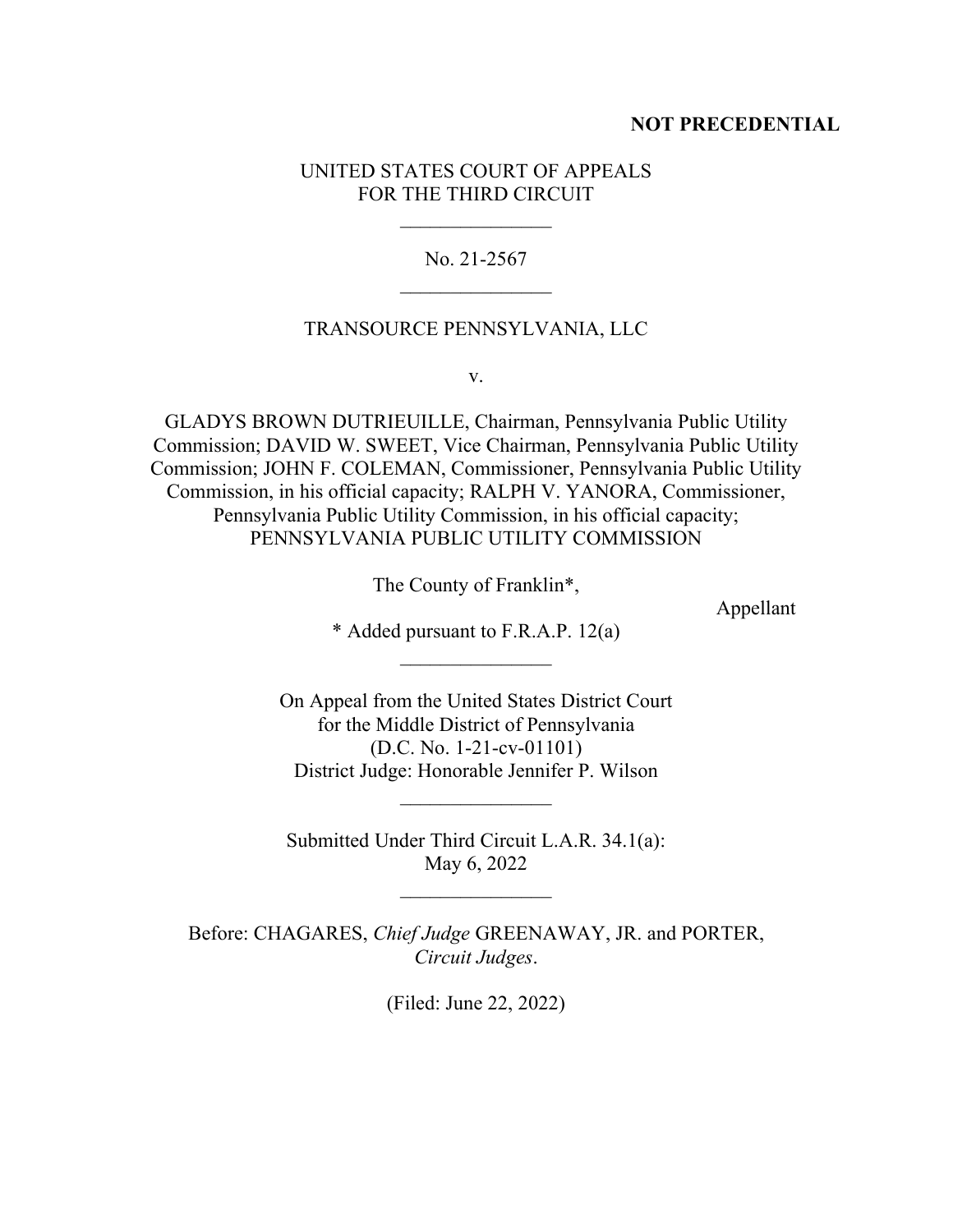# OPINION  $\mathcal{L}_\text{max}$

 $\mathcal{L}_\text{max}$ 

## PORTER, *Circuit Judge*.

Intervention protects nonparties from the adverse effects of litigation and fosters judicial economy by preventing a multiplicity of suits. But a nonparty's indirect and remote interests do not allow it to commandeer an existing action. Franklin County moved to intervene in this action under Federal Rule of Civil Procedure 24, asserting that the outcome of the suit would cause detrimental economic and environmental harm to Franklin County by authorizing Transource Pennsylvania, LLC ("Transource") to condemn Franklin County's agricultural security areas and conservation easements. The District Court denied intervention. The District Court did not abuse its discretion, so we will affirm.

I

The Commonwealth of Pennsylvania participates in an interstate regional electric grid connecting thirteen states and the District of Columbia. PJM Interconnection, LLC ("PJM"), a federally regulated regional transmission organization, operates and plans that interstate grid. *See* 16 U.S.C. § 791a, *et seq.* Because PJM determined that the existing electric transmission framework was "congested," PJM solicited proposals to alleviate

This disposition is not an opinion of the full Court and, under I.O.P. 5.7, is not binding precedent.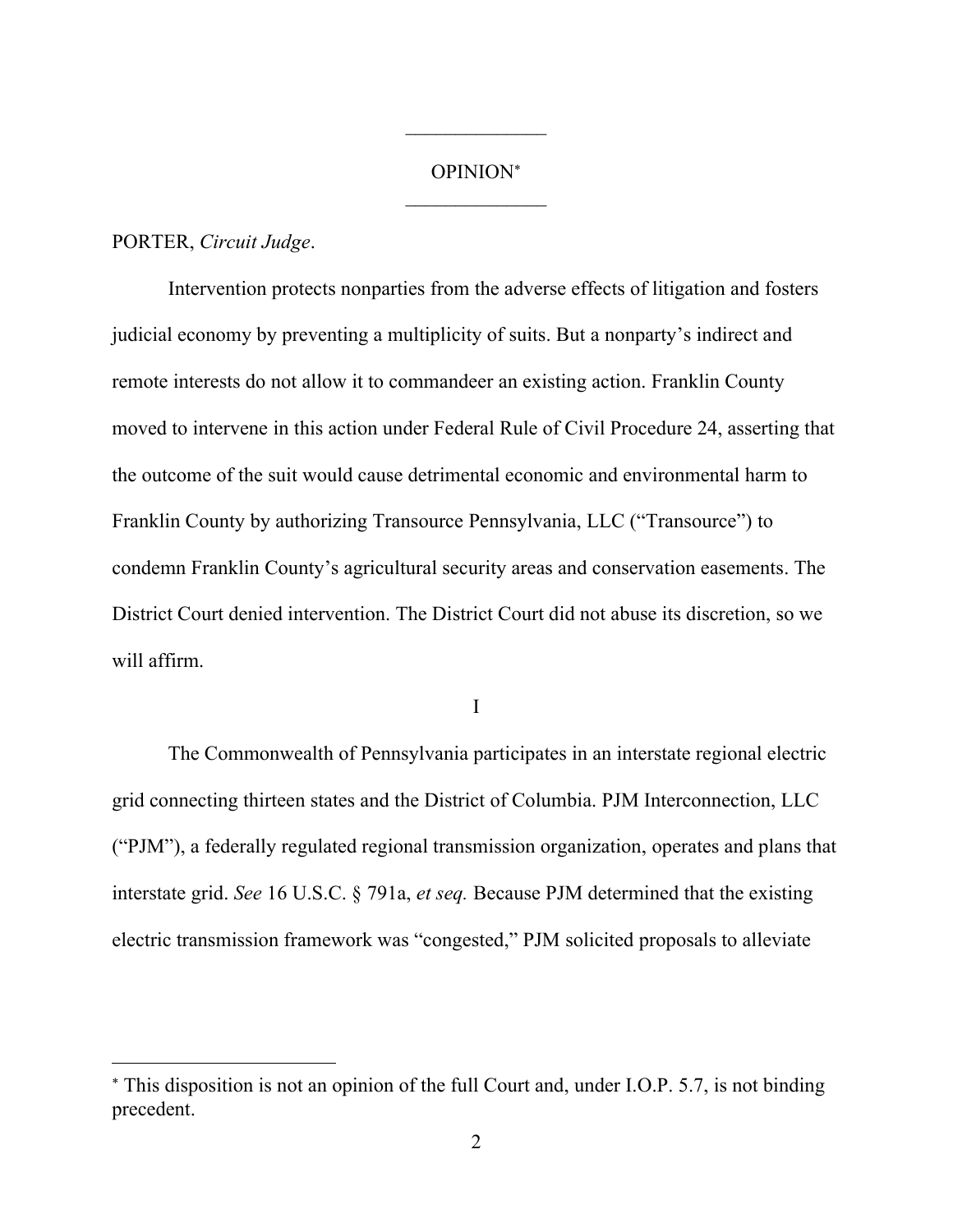the congestion.<sup>1</sup> Transource, through its parent company, submitted a proposal to construct the Independence Energy Connection Project ("IEC Project), consisting of two new transmission lines spanning the Pennsylvania-Maryland border. Transource entered a "Designated Entity Agreement" with PJM to construct the IEC Project in Pennsylvania.

Although federal law vests authority over interstate electrical grid planning in the federal government, states retain authority over siting and construction. *See S.C. Pub. Serv. Auth. v. FERC*, 762 F.3d 41, 76 (D.C. Cir. 2014) ("States retain control over the siting and approval of transmission facilities."). In Pennsylvania, a public utility must obtain a certificate of public convenience from the Pennsylvania Public Utility Commission ("PAPUC") before offering service. 66 Pa. Cons. Stat. § 1101. Transource obtained a provisional certificate of public convenience, which would allow it to conduct studies, surveys, and appraisals relating to siting and other pre-condemnation actions. But in order to make "extensions" or "improvements" to transmission facilities, a public utility must establish that the improvements are "necessary or proper for the accommodation, convenience, and safety of its patrons, employees, and the public." 66 Pa. Cons. Stat. § 1501. Specifically, the public utility must establish:

- (1) That there is a need for [the transmission line].
- (2) That it will not create an unreasonable risk of danger to the health and safety of the public.

<sup>1</sup> *See* U.S. Dep't of Energy, Office of Electricity, *National Electric Transmission Congestion Study* 5 (Sept. 2020),

https://www.energy.gov/sites/default/files/2020/10/f79/2020%20Congestion%20Study% 20FINAL%2022Sept2020.pdf ("Transmission congestion refers to the economic impacts on the users of electricity that result from operation of the system within" the "physical limits on the amount of electricity flow the system is allowed to carry.").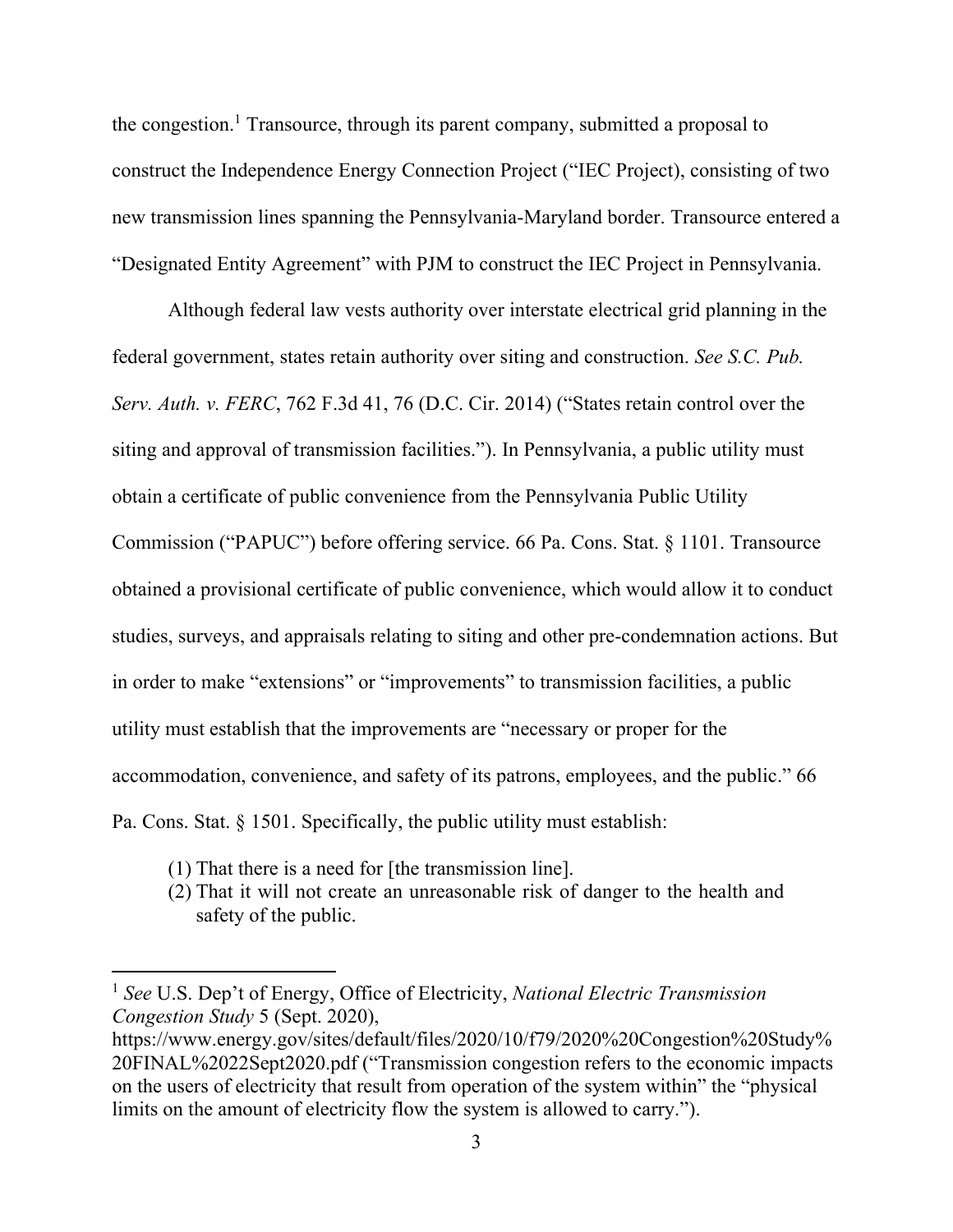- (3) That it is in compliance with applicable statutes and regulations providing for the protection of the natural resources of this Commonwealth.
- (4) That it will have minimum adverse environmental impact, considering the electric power needs of the public, the state of available technology and the available alternatives.

52 Pa. Code § 57.76(a). Only after the PAPUC makes all four findings can a public utility receive siting approval. On December 22, 2020, an administrative law judge recommended "that the Commission deny Transource's Siting Applications . . . because Transource has failed to show need for the project within the meaning of [PAPUC] Regulations and the Pennsylvania Public Utility Code." App. 94–95. The PAPUC agreed that Transource had failed to establish a "need" for the IEC Project and rescinded Transource's certificate of public convenience. Transource filed a complaint in the District Court, alleging that the PAPUC's decision violated the dormant Commerce Clause and was preempted by PJM's earlier determination of need.

Franklin County moved to intervene as of right under Rule 24(a) and permissively under Rule 24(b). Franklin County expressed concern that the outcome of this suit could reverse the PAPUC's "need" determination, which would result in Transource being "much closer to having condemnation powers." Appellant Br. 20. The District Court denied intervention.

4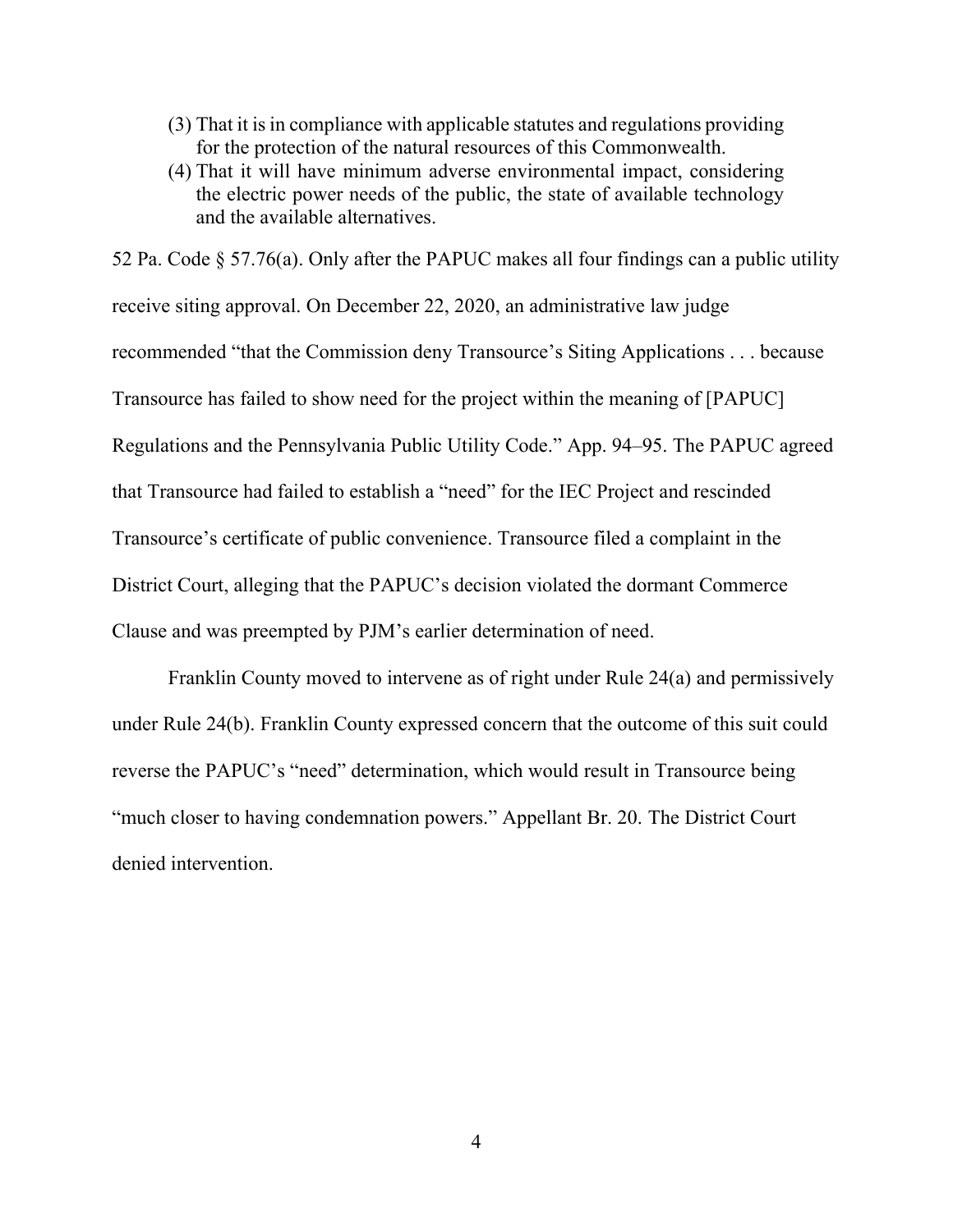We review the District Court's denial of intervention as of right for abuse of discretion. *Harris v. Pernsley*, 820 F.2d 592, 597 (3d Cir. 1987). Federal Rule of Civil Procedure  $24(a)(2)$  requires a district court to grant intervention as of right if "(1) the application for intervention is timely; (2) the applicant has a sufficient interest in the litigation; (3) the interest may be affected or impaired, as a practical matter by the disposition of the action; and (4) the interest is not adequately represented by an existing party in the litigation." *United States v. Territory of Virgin Islands*, 748 F.3d 514, 519 (3d Cir. 2014) (quoting *Harris*, 820 F.2d at 596). Although Franklin County's motion was timely, the District Court determined that Franklin County failed to establish a sufficient interest in the litigation and did not address the remaining elements. *See Mountain Top Condo. Ass'n v. Dave Stabbert Master Builder, Inc.*, 72 F.3d 361, 366 (3d Cir. 1995) (requiring each element to be met for intervention). We find no error, much less an abuse of discretion, in the District Court's sound reasoning.

A "sufficient interest in the litigation" is one "that is specific to [the intervenor], is capable of definition, and will be directly affected in a substantially concrete fashion by the relief sought." *Kleissler v. United States Forest Serv.*, 157 F.3d 964, 972 (3d Cir. 1998). "[T]he polestar for evaluating a claim for intervention is always whether the proposed intervenor's interest is direct or remote." *Id.* Franklin County's conservation

<sup>&</sup>lt;sup>2</sup> The District Court had jurisdiction under 28 U.S.C. § 1331. Franklin County timely appealed, and we have jurisdiction under 28 U.S.C. § 1291. *See United States v. Alcan Aluminum, Inc.*, 25 F.3d 1174, 1179 (3d Cir. 1993).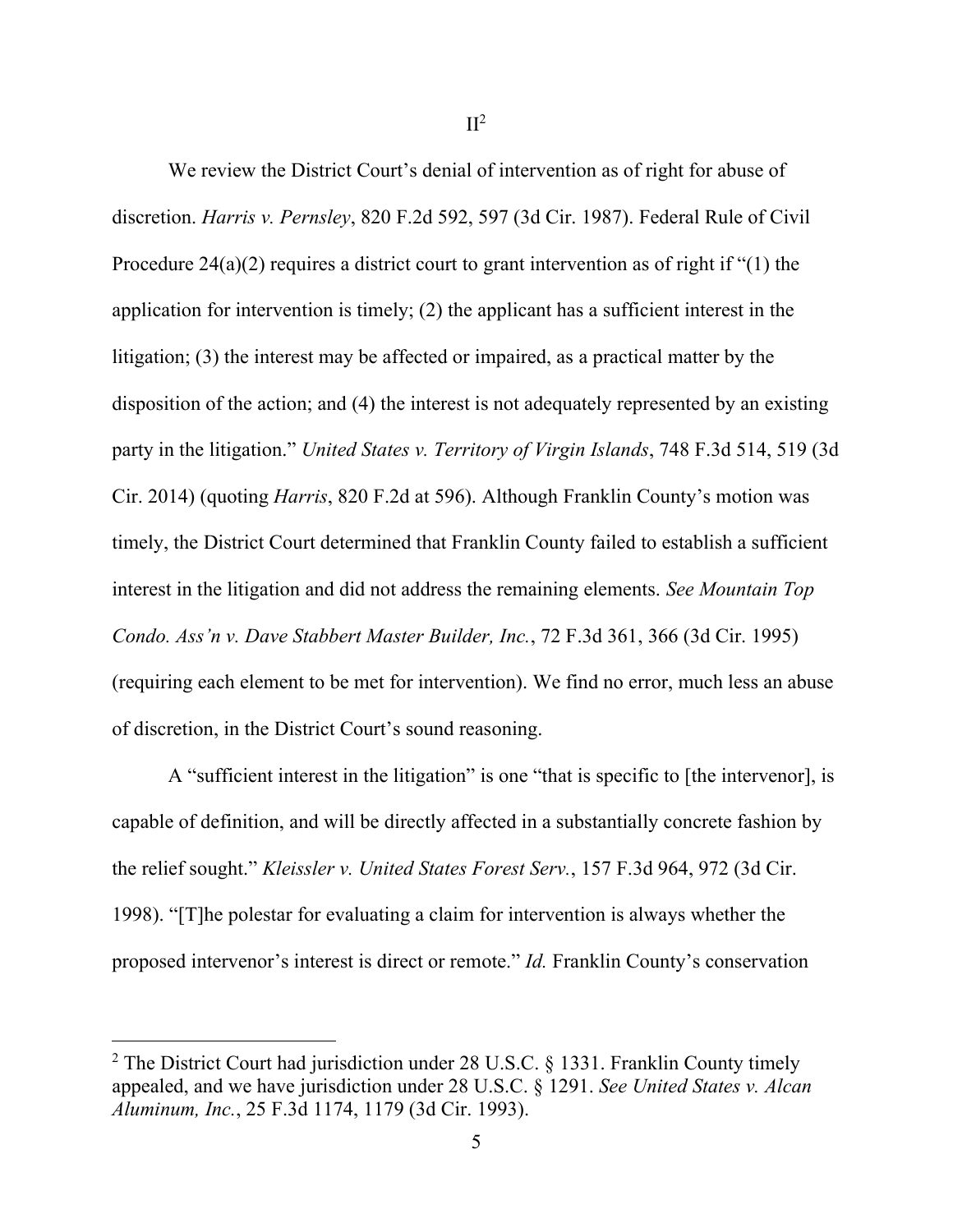easements and agricultural security areas may be condemned if the IEC Project is permitted to continue. If Transource prevails in this action, it would have its provisional certificate of public convenience restored.<sup>3</sup> But before Transource may condemn Franklin County lands, the PAPUC must still consider the additional section 57.76(a) factors. 15 Pa. Cons. Stat. § 1511(c). Although Franklin County asserts that the "need" determination "would heavily influence the Commission's determination of approval," it is unclear how any of the remaining three section 57.76(a) elements are contingent on a need determination. Appellant Br. 19. It is entirely possible for the PAPUC to determine that despite the need for additional transmission lines, the IEC project creates an unreasonable risk of danger, is not in compliance with applicable statutes providing for the protection of natural resources, or has more than a minimal adverse environmental effect.

<sup>&</sup>lt;sup>3</sup> Franklin County asserts that the certificate would no longer be provisional because the PAPUC would be compelled to determine that the IEC Project is necessary. But that is a misreading of the PAPUC's opinion. The PAPUC's revocation of the provisional certificate was based on a recognition that "need" is necessary but not sufficient for the IEC Project. App. 147–49 (revoking provisional certificate). While a finding of "no need" would preclude a full certificate of public convenience, a finding of "need" would not require it.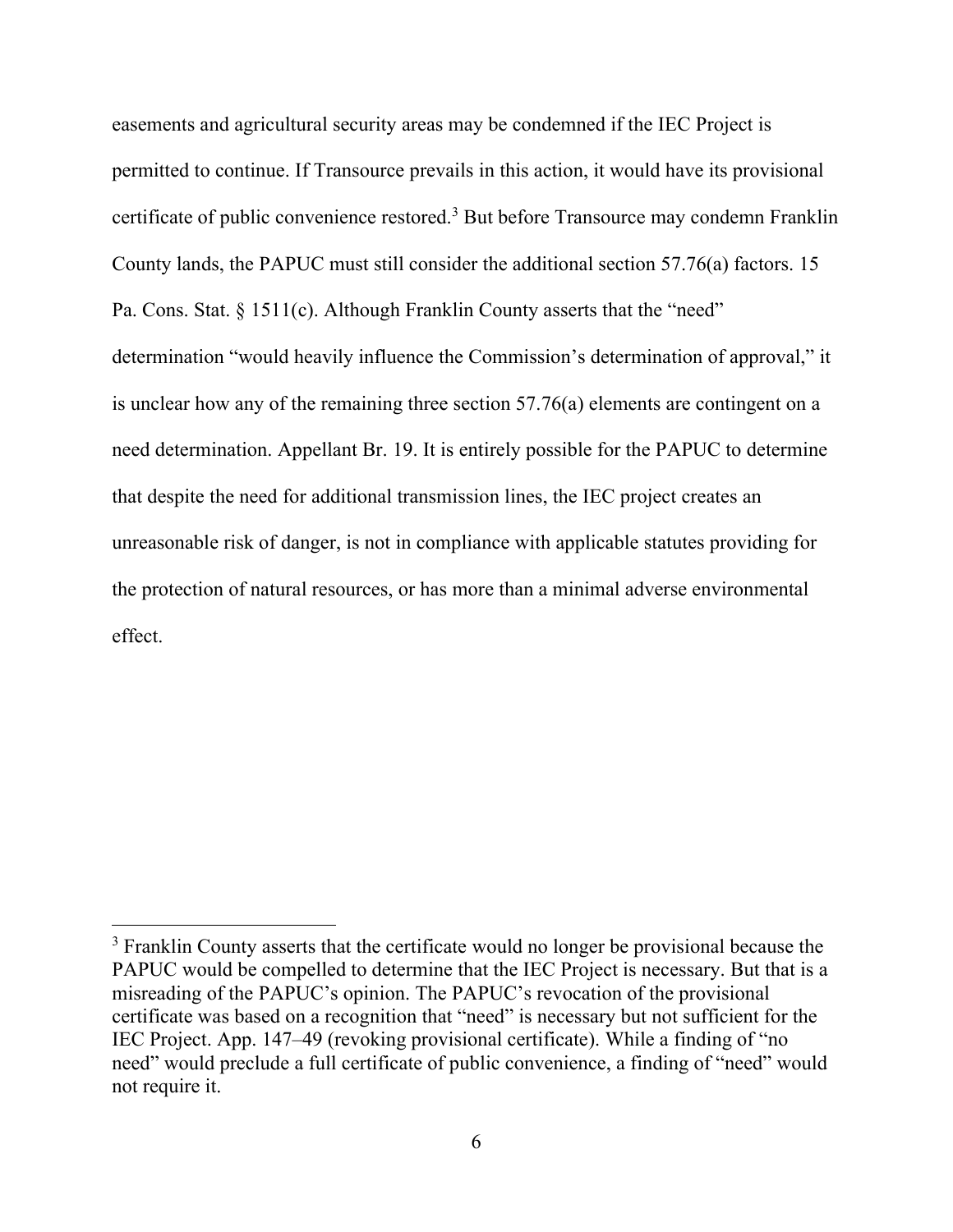A declaratory judgment in favor of Transource would only "influence"—not dictate—the PAPUC's ultimate determination on remand.<sup>4</sup> And an interest that is contingent on the result of a separate proceeding is not a sufficient interest for intervention as of right. *Lib. Mut. Ins. Co. v. Treesdale, Inc.*, 419 F.3d 216, 224–26 (3d Cir. 2005) (quoting *Lib. Mut. Ins. Co. v. Pacific Indem. Co.*, 76 F.R.D. 656, 658 (W.D. Pa. 1977)) ("[A]n interest contingent upon a favorable result in an associated lawsuit is not an interest sufficient to require intervention under Rule 24(a)."). Because Franklin County's asserted interest is too remote to support intervention, we do not reach the other elements of Rule 24. The District Court did not abuse its discretion in denying the motion to intervene as of right.

#### III

We review the District Court's denial of permissive intervention for abuse of discretion. *Brody ex rel. Sugzdinis v. Spang*, 957 F.2d 1108, 1124 (3d Cir. 1992). Permissive intervention is available upon timely application when an applicant "has a claim or defense that shares with the main action a common question of law or fact." Fed. R. Civ. P. 24(b). District courts are afforded broad discretion, and denials of motions for

<sup>4</sup> Franklin County also argues that the restoration of Transource's provisional certificate of public convenience would permit Transource to continue project assessment and conduct appraisals on Franklin County land. But Franklin County does not explain how the mere surveying of its lands is sufficient to justify intervention as of right. And because Franklin County raises this argument for this first time on appeal, the District Court did not abuse its discretion in failing to consider whether Franklin County's unstated pre-condemnation interests are sufficient to satisfy Rule 24.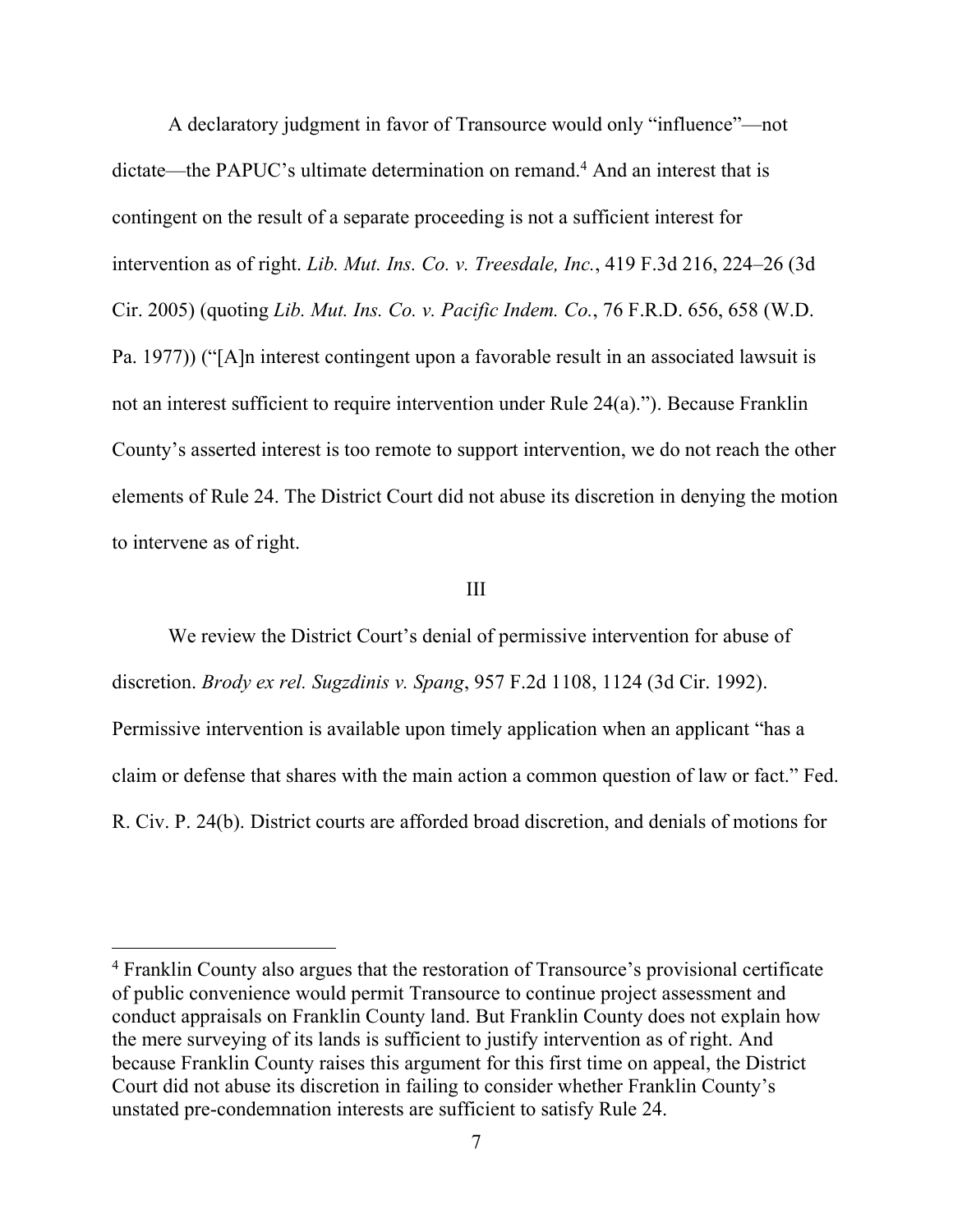permissive intervention have "virtually never been reversed." *Lib. Mut. Ins. Co.*, 419 F.3d at 227 (quoting *Catanzano By Catanzano v. Wing*, 103 F.3d 223, 234 (2d Cir. 1996)).

Franklin County argues that it has "specialized and particularized knowledge [that] will serve to clarify the issues in this case." Appellant Br. 28. But Franklin County fails to specify what that specialized knowledge is and how that knowledge is relevant to the narrow issues before the District Court. This suit is based on federal preemption and dormant Commerce Clause challenges. And whether PAPUC's need determination is preempted by PJM's prior determination or proscribed by the dormant Commerce Clause shares no common questions of law or fact with the IEC's Project's potential harm to Franklin County. Simply put, the District Court did not abuse its discretion in determining that Franklin County's land-use and environmental objections "will not add anything to the litigation." App. 11 (internal citation and quotation marks omitted).

Additionally, the District Court denied permissive intervention because Franklin County failed to abide by Federal Rule of Civil Procedure 24(c), which requires that an application for intervention "state the grounds for intervention and be accompanied by a pleading that sets out the claim or defense for which intervention is sought." Franklin County nonetheless argues that the District Court abused its discretion in denying on this ground because "[s]uch pleading was unnecessary" and the District Court had determined earlier that no prejudice resulted from Franklin County's intervention. Appellant Br. 30; *see also* Fed. R. Civ. P. 24(b)(3) (delay or prejudice must be considered for permissive intervention). While some courts have exercised leniency in the application of Rule 24(c)